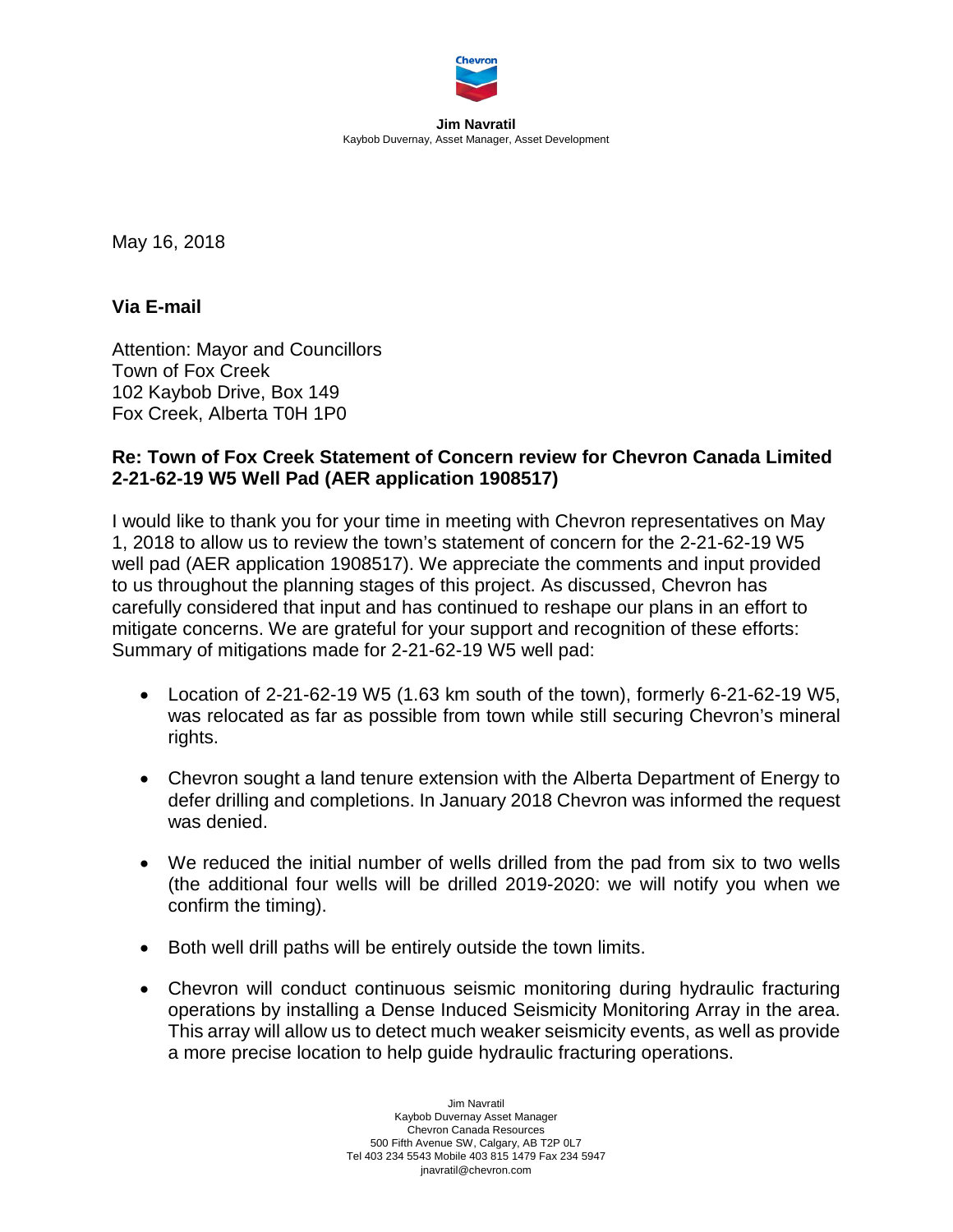Page 2 May 16, 2018

> • Chevron will implement a significantly more conservative modified traffic light protocol system that will result in implementation of mitigations at IS levels well below the limits set out by the Alberta Energy Regulator.

Attached please find a list of the concerns expressed by the town and Chevron's response to each one. We value and respect your comments on the steps Chevron has made to demonstrate responsible energy development.

As we move forward with our application we remain committed to communicating with the town at all major project milestones.

## **Project Timing**

Our proposed schedule is as follows:

Lease Construction: Q2 2018 (Post-breakup) Drilling: Q3 2018 Completions: Q4 2018

Should you have any concerns or questions feel free to contact Amy Wood by email [amy.wood@chevron.ca](mailto:amy.wood@chevron.ca) or phone 403-234-5719 or [CBUCommunity@chevron.com.](mailto:CBUCommunity@chevron.com) We look forward to continuing to build a mutually-beneficial relationship in the community as we move forward with operations in the area.

Regards, Jim Navratil Kaybob Duvernay Asset Manager.

Sincerely,  $\mathcal{L}$ 

Jim Navratil

Cc: Jennifer Rotta - Directive 56 Application and Schedules, Alberta Energy Regulator (AER)